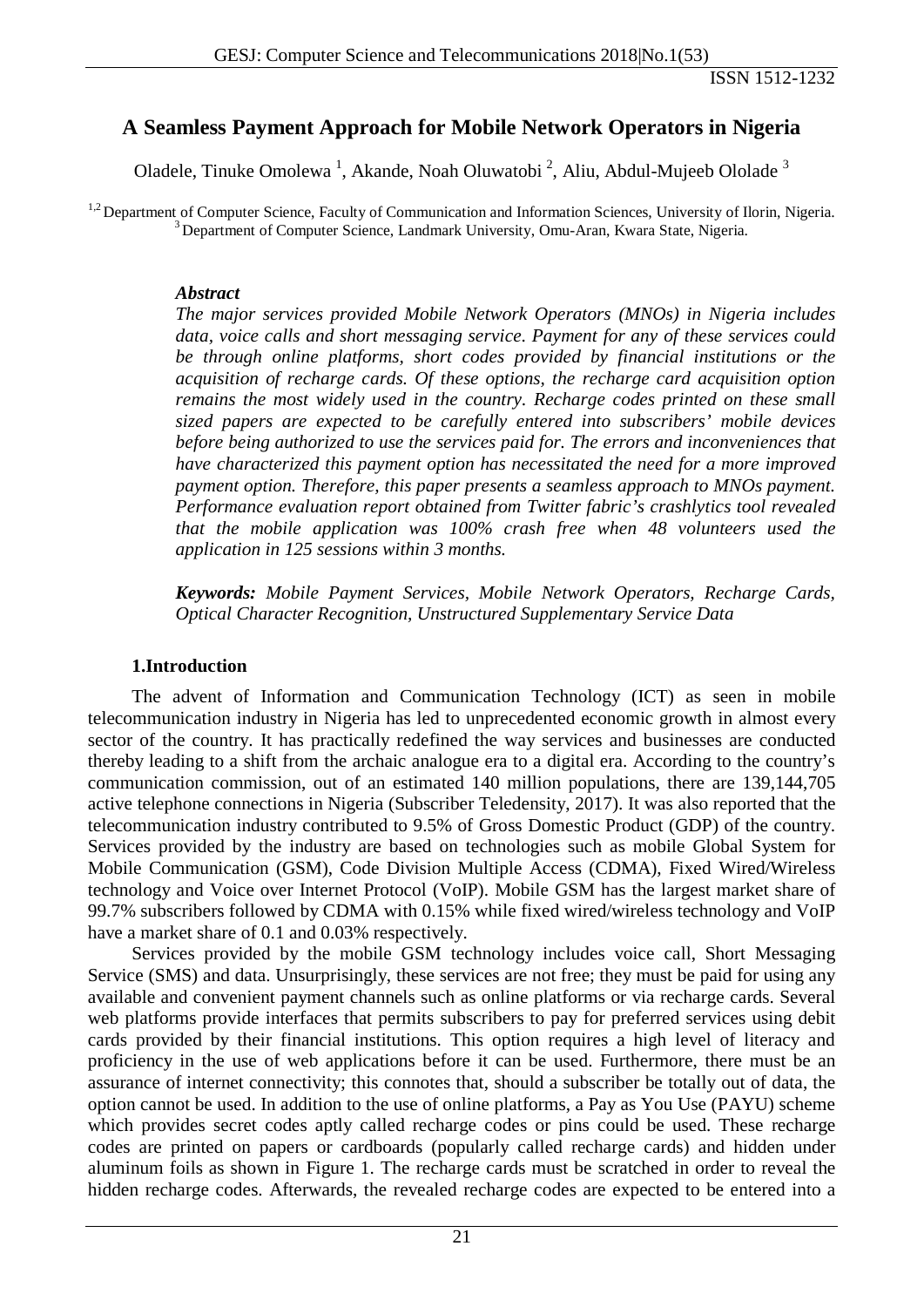mobile phone or any required device before access can be granted to the preferred mobile telecommunication service paid for. Though the approach is stressful and must be carefully implemented, it is the most widely used in the country (Mohammad, Barua, & Arafat, 2013).



Figure 1: A Recharge Card

Major mobile telecommunication service provider in the country includes MTN Nigeria communications, Globacom limited, Airtel Nigeria and EMTS Limited (9mobile). As reported by Nigerian Communication Commission (NCC) in July 2017, MTN Nigeria communications remains the leading telecoms provider with 49,763,224 subscribers while Globacom limited has 37,242,918 subscribers. Airtel Nigeria can boast of 34,111,094 subscribers while 9mobile can boast of 17,614,362 subscribers. All these telecommunication service providers have their unique Unstructured Supplementary Service Data (USSD) communication technology that specify the text format in which subscribers will use to interact with the application program on their network in order to grant access to the service they've paid for.

For instance, MTN expects users to use \*555\*recharge\_code#, GLO expects a subscriber to use \*123\*recharge\_code#, Airtel expects a subscriber to use \*126\*recharge code# while 9mobile expects \*222\*recharge\_code# to be used by a subscriber. As simple as these steps seem to be, not all subscribers can accurately employ them in paying for their services. Also, to reveal a recharge code on a recharge paper, subscribers are expected to scratch the aluminum foil from the surface of the recharge cards. Most times while trying to scratch this aluminum foil, the recharge codes may be scratched along. If the attempt is successful, subscribers are expected to enter the revealed recharged codes on their mobile devices in the specified USSD format before the access to the services being paid for can be granted. A lot of time is expended in this process which is prone to error as a recharge pin may have up to a sequence of sixteen numbers. Repeatedly entering wrong recharge codes three times may lead to the blockage of individual's mobile line.

Furthermore, the increasing popularity and penetration of smartphones in Nigerian mobile phone market is responsible for the digital revolution seen in different sectors of the country. A report released by eMarketers-a digital content provider- showed that with 74.6 million mobile phone users; which is estimated to increase to 84.5 million in 2019, Nigeria has the largest number of mobile phone users in Africa (Cindy, 2005). Of these, 15.5 million people are smart phones users which is estimated to increase to 23.3 million in 2019. Besides the mobile operating system which provides a platform for increasing mobile applications, embedded hardware features such as high pixel camera is another unique features of smartphones. This paper leverages on the powerful smartphone camera and its flexible operating system to redefine the existing error prone and time consuming mode of mobile telecommunication services payment.

### **2.Related Works**

A web platform "eCard" developed for mobile telecommunication services payment was introduced by Frank, Samuel, & Emmanuel, (2011). A subscriber is expected to open an account with them in which a certain amount of cash would have been deposited for the purpose of recharging their mobile phones. After this, the subscriber is expected to log in to his account and supply his mobile phone number after which a chosen amount of recharge code will automatically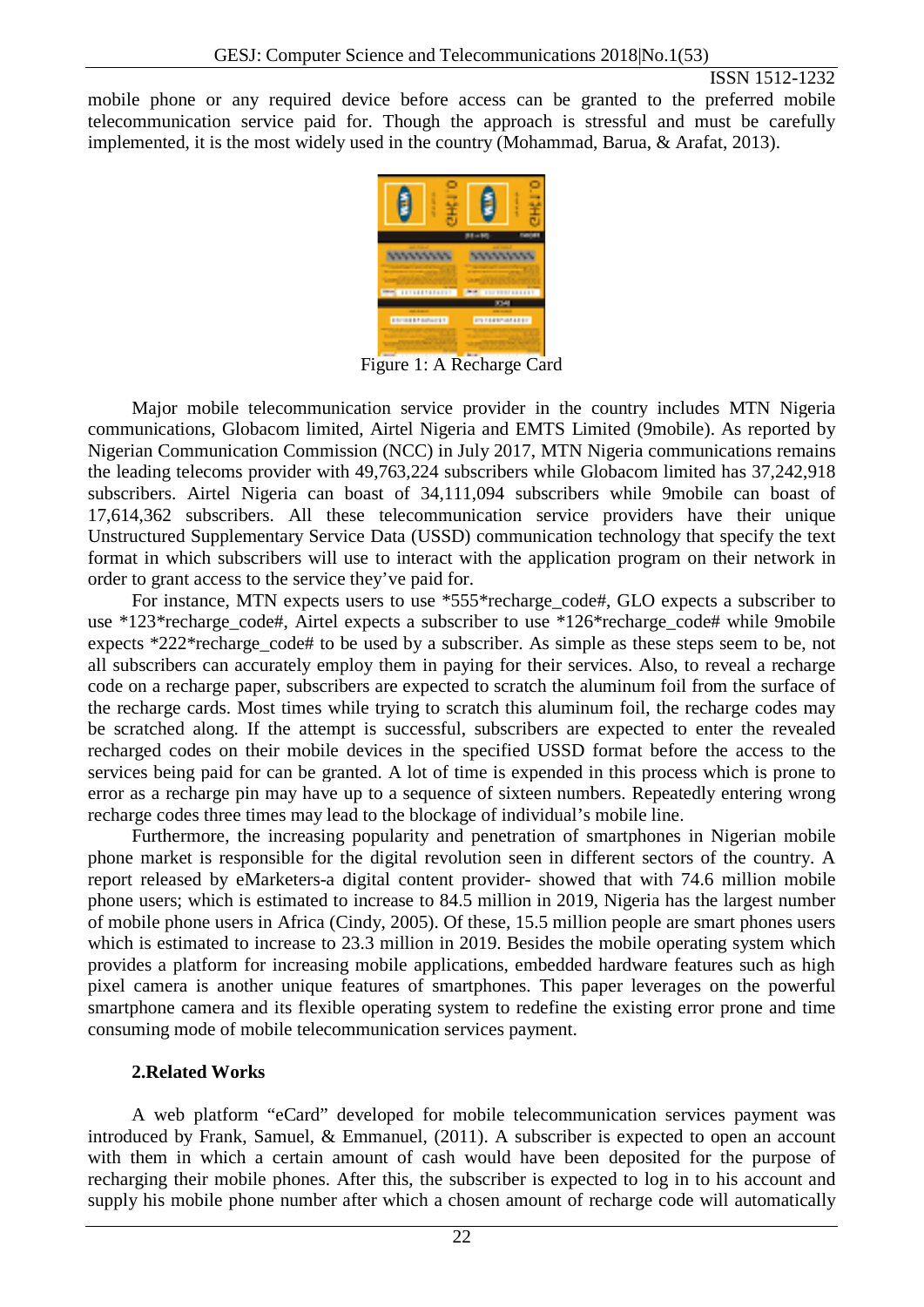be credited into his account. A similar web platform; an e-commerce website was also proposed in Boutahar, El Hillali, El Ghazi & El Houssaïni, (2014). It allows subscribers to use their debit cards to acquire any service of interest via their debit cards. Though this method has been proved to be functional, trust issues as regards the need to reveal subscribers bank and credit cards details remain an issue of concern. Also, the process is time consuming and requires a level of literacy, expertise and technical-know-how before the web applications can be used.

In contrast, a multi-purpose recharge code acquisition Point of Sale (POS) terminal as shown in Figure 2 was introduced by Airtime Vending Products, (2017). This is a small, moveable POS terminal that can permit individual to purchase recharge codes among other services for the purpose of paying their mobile telephone's services.



Figure 2: Recharge Card Vending POS Terminal (Airtime Vending Products, 2017).

Users of this POS are expected to purchase the POS and subsequently pay a certain amount of cash into the manufacturer's account. The cash deposited will be used to transact certain ebusinesses including recharge pin vending. The POS has an inbuilt thermal printer and a slot for inserting a roll of carbonized paper for the purpose of reeling out the processed recharge codes as recharge cards. Besides time needed to deposit cash in the bank in order to transact business on this POS terminal, technical-know-how about the function and use of this terminal is a challenge. The cost of acquiring the POS terminal is also on a high side which has greatly reduced its acceptability among individuals except those who intend to use it for business purposes.

Conclusively, three approaches to telecommunication services payment were suggested in Northstream White Paper, (2019). They are retail top-up, bank top-up and direct operator top-up. The retail top-up approach is an electronic top-up option that allowed the value of the service paid for to be provided without a need for the user to enter recharge codes on their mobile devices. Bank top-up option allows subscribers to employ Automated Teller Machines (ATM) or online web applications to transfer funds from their bank accounts into the mobile telecommunication operator prepaid account so that they will be credited with the value of the services paid for. The direct operator top-up are top-up channels being managed by registered mobile telecommunication services operator. To use the option, subscribers are expected to provide the operators with their debit card or bank account details so that they can in turn use voice prompts or certain graphic user interfaces to acquire a service of interest. Though, these options are non-cash payment options that requires payments through subscribers' financial institutions or debit cards, however, ease of payment, technical-know-how and trust issues remain a major concern of these options. This paper presents a seamless payment approach to mobile network operators' services payment. The approach is seamless because its less stressful, requires few steps and little technical-know-how.

### **3. Materials and Methods**

The mobile telecommunication services payment approach presented in this paper provides solution to the inherent errors that occur during the process of scratching a recharge card with a view to reveal the recharge codes. It also saves subscribers the stress of entering revealed recharge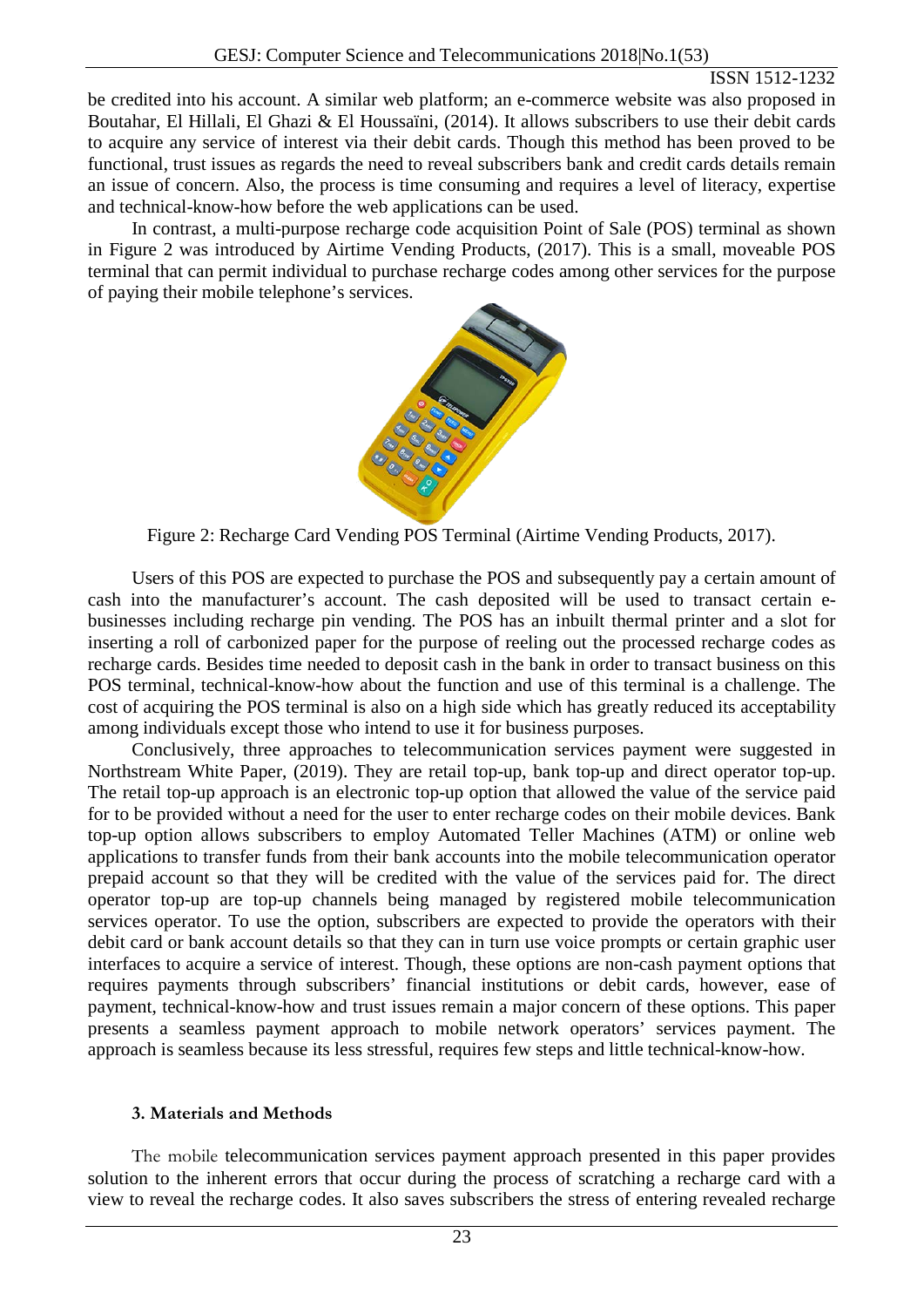codes on their mobile devices before access can be granted to the telecommunication services being paid for. It leverages on the powerful camera of smartphones to capture the image of a recharge card. Afterwards, the principle of Optical Character Recognition (OCR) was used to extract recharge codes from the captured recharge card image. The extracted recharge codes are then automatically processed to extract respective mobile telecommunication service providers' USSD information needed to provide the required service.

## **3.1. Technologies Employed**

The following technology were employed to implement the seamless payment option

### **a) Recharge Code Extraction using OCR Technology**

OCR permits the extraction of printed or written text from a document. Prior to the application of OCR technology for the extraction of recharge codes from recharge cards, a smartphone's camera was used to capture the image of the recharge card. Afterwards the OCR technology was employed. There are several publicly available OCR engines for this purpose. However, the most accurate open source OCR Engine-Tesseract which was initially developed by Hewlett Packard and later acquired by Google was adopted and modified to extract recharge codes from the captured recharge card image. Tesseract provides three types of OCR engines; they are:

- i. TesseractOnly: which is the fastest of the OCR engines however it is the least accurate
- ii. CubeOnly: this employs the concept of artificial intelligence to improve the accuracy of TesseractOnly, nonetheless it is slower
- iii. TesseractCubeCombined: this combines the strengths of the previous OCR engines to provide the most accurate of the OCR engines. This was employed in this paper.

Furthermore, the Tesseract-OCR code was modified to recognize paragraph breaks which are used to partition the recharge codes into a group of four characters.

### **b) Optical Character Recognition Algorithm**

As documented in Smith, (2007), the following algorithm was used to implement the Tesseract based OCR:

Step 1: Start.

Step 2: Capture the recharge card image.

Step 3: Employ adaptive thresholding to convert the image into binary images.

Step 4: Employ connected component analysis to extract character outlines.

Step 5: Convert the extracted character outlines into Blobs

Step 6: Organize the blobs into text lines

Step 7: Analyze the text lines to ensure they have the required character length, font size and font type. This is dependent on the respective service provider

Step 8: Employ definite spaces and fuzzy spaces to divide the texts into individual character

Step 9: Employ a two pass adaptive classifier to accurately recognize each character

Step 10: Display the final characters

Step 11: Stop.

#### **3.2. Mobile Application Development**

An android based mobile application was developed to implement the Tesseract-OCR character recognition, recognize the respective mobile telecommunication service provider and append the appropriate USSD codes after which the mobile device dialer application was started via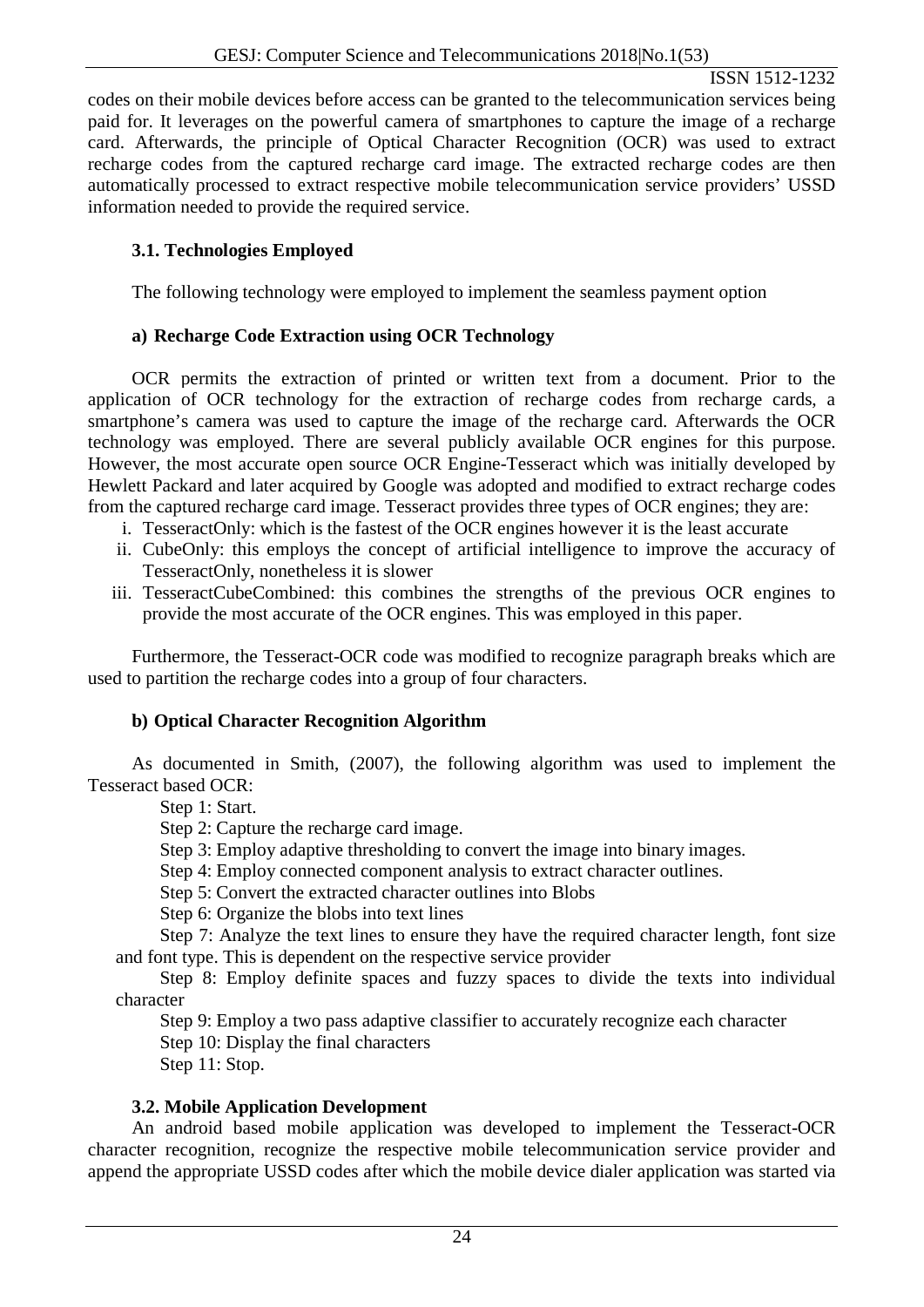the android StartActivity() intent. To ensure a smooth development was achieved, the following hardware and software requirements were put in place:

### **a) Hardware Requirements**

- a) Processor: At least 1.0GHz Multicore Processor
- b) Memory: 512 MB RAM
- c) Hard disk Space: 50 MB Disk Space
- d) Camera: At least 2.0MP camera

#### **b) Software Requirements.**

The system requires at least Android OS version 4.1 to successfully run

### **c) Development Tools.**

The following programming tools were used:

i. Java 2 Micro Edition (J2ME) was used for the implementation of most aspect of the work. It was used to modify the libraries of the Tesseract and Cube OCR which were initially written in C++. It was also used for identifying the respective mobile service provider and integrating their USSD code before forwarding the information to the dialer application of the mobile devices. Some sections of the Graphic User Interface (GUI) were also designed in Java.

ii. eXtensible Markup Language (XML) was used to support Java in the design of the GUI. All user interface widgets were defined in XML and linked back to the Java code with unique Identifiers. This facilitated decoupling of the GUI and the business logic of the system.

#### **4. Results and Discussion**

The following screenshots describe in details the operation of the developed mobile application. Figure 3 illustrates the recharge code capturing from the recharge card. It is the responsibility of the user to ensure that the recharge code falls within the rectangular overlay of the mobile application. Figure 4 shows the extracted recharge code being displayed on the screen and the respective correctly predicted service provider. Furthermore, it is the responsibility of the user to ensure that recharge code has the right orientation as this may lead to a wrong recharge code extraction as shown in Figure 5. A splash screen that shows the recharge process where the USSD information of the service provider is affixed to the extracted recharge code prior to the activation of mobile device dialer application is shown in Figure 6.



**Figure 3:** Recharge Code Capturing Attempt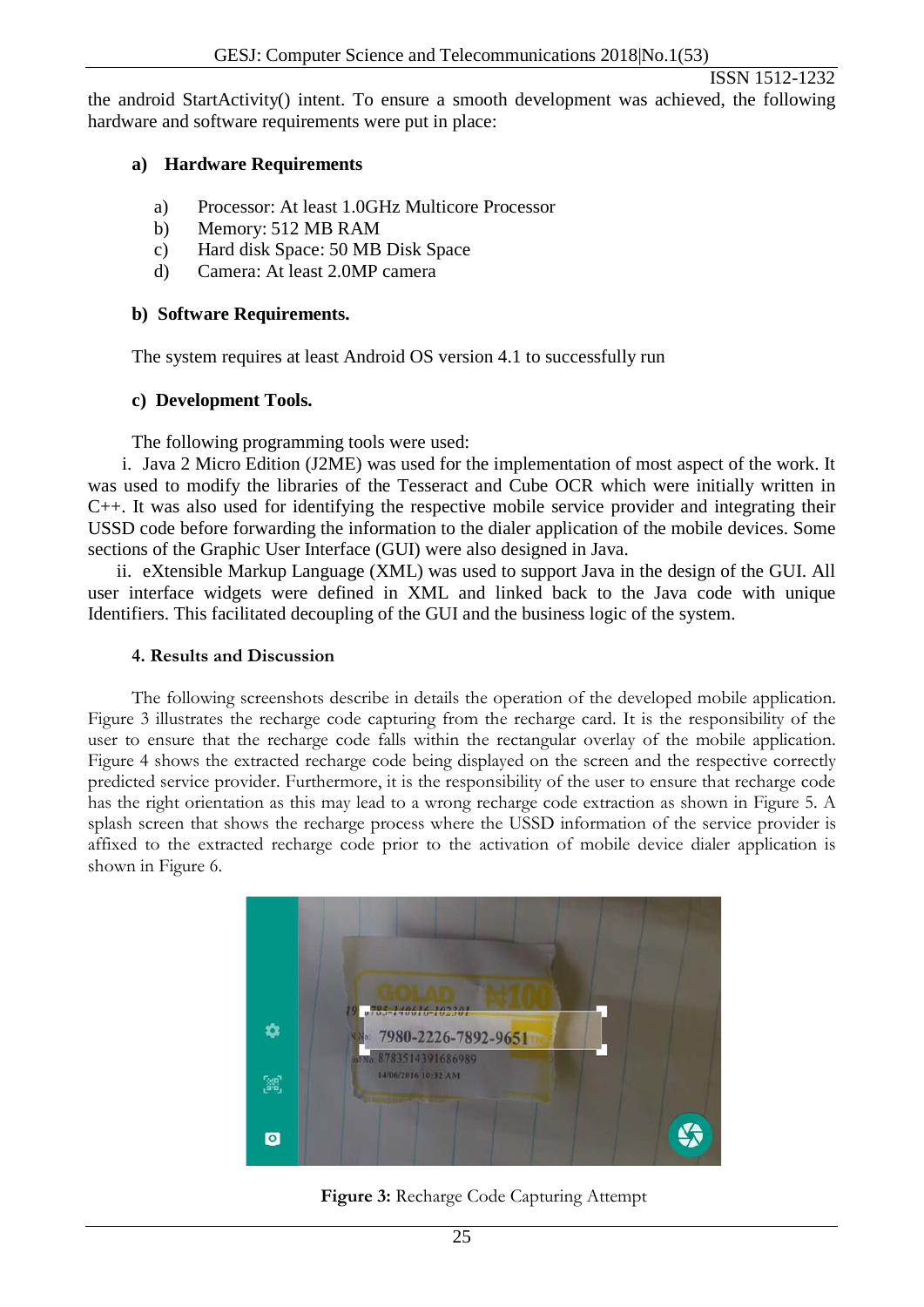ISSN 1512-1232



**Figure 4:** Correctly Extracted Recharge Code and Correctly Predicted Service Provider



**Figure 5:** Wrong Data Capture as a Result of Wrong Orientation



**Figure 6:** USSD Code being Affixed to the Extracted Recharge Code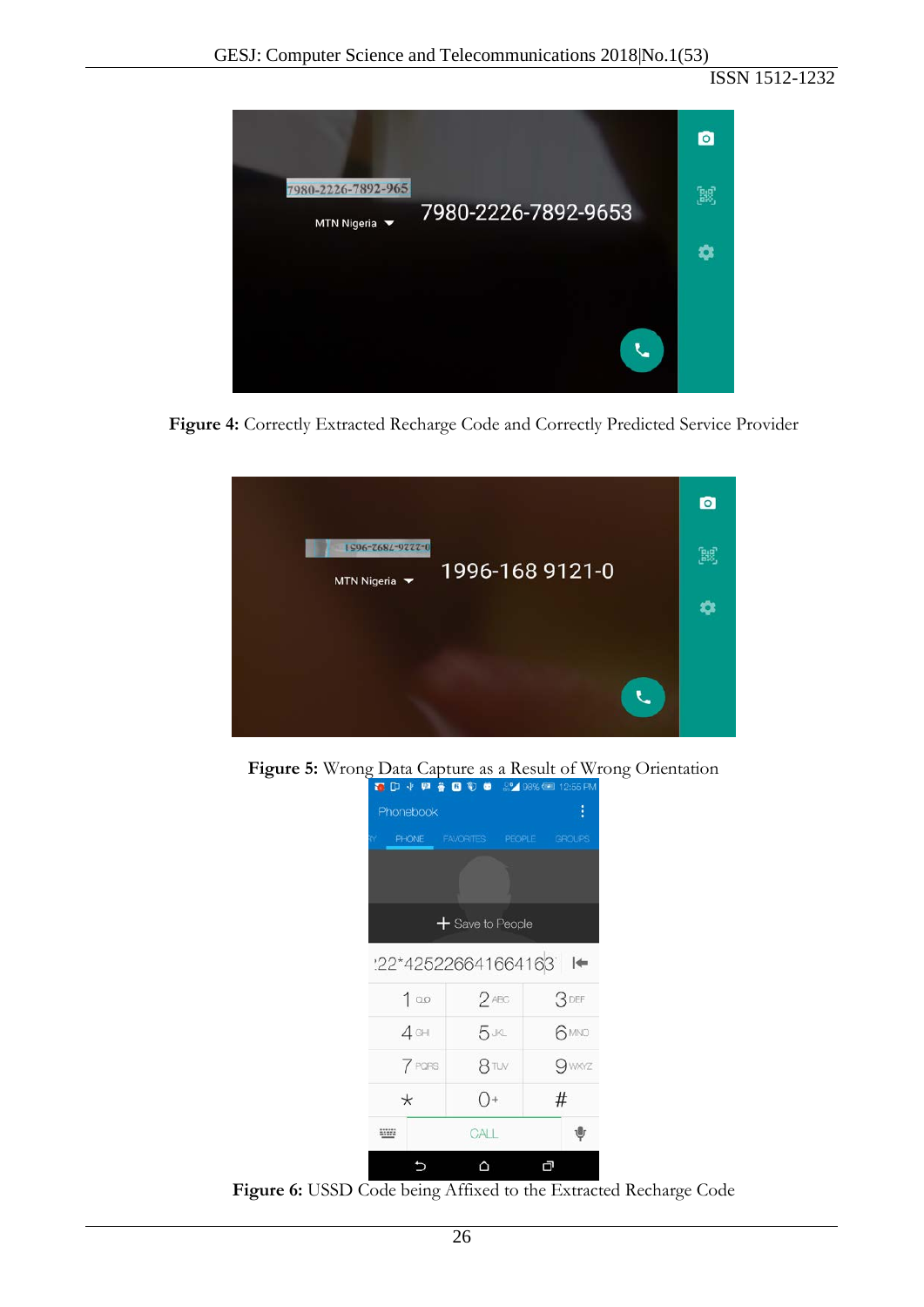A message indicating a successful recharge process is displayed to the user as shown in Figure 7. Users of the application can alter the behavior of the application though its settings option so as to limit the number of flash screens that will be shown. If the auto mode is enabled as shown in Figure 8 immediately after recharge code extraction, the next information to be displayed will be the splash screen indicating a successful recharge.

|                                |              | <b>6 D → 甲 参 B + → B → B → 98% E 12:55 PM</b> |  |                    |               |  |
|--------------------------------|--------------|-----------------------------------------------|--|--------------------|---------------|--|
| $\vdots$<br>Phonebook          |              |                                               |  |                    |               |  |
| ľΥ                             | <b>PHONE</b> | <b>FAVORITES</b>                              |  | PEOPLE <b>1999</b> | <b>GROUPS</b> |  |
|                                |              |                                               |  |                    |               |  |
| <b>Recharge Successful !!!</b> |              |                                               |  |                    |               |  |
|                                |              |                                               |  |                    |               |  |
|                                | 100          | $2$ ABC                                       |  |                    | 3DEF          |  |
|                                | $4$ GHI      | $5$ JKL                                       |  |                    | 6 MNO         |  |
|                                | 7 PQRS       | 8 TUV                                         |  |                    | 9 wxyz        |  |
|                                | $\star$      | $()+$                                         |  | #                  |               |  |
| ₩                              |              | CALL                                          |  |                    | ψ             |  |
|                                |              |                                               |  | 口                  |               |  |

**Figure 7:** Successful Recharge Page

 $\overline{\phantom{a}}$ 

| 囻                   | $\frac{1}{1}$ $\ $ 85% 11:12 AM<br>行<br>得 |
|---------------------|-------------------------------------------|
| Advanced settings   |                                           |
| OCR engine<br>Both  |                                           |
| Auto                |                                           |
| Standard focus mode |                                           |
| Beep                |                                           |
| Character blacklist |                                           |

**Figure 8:** Settings Page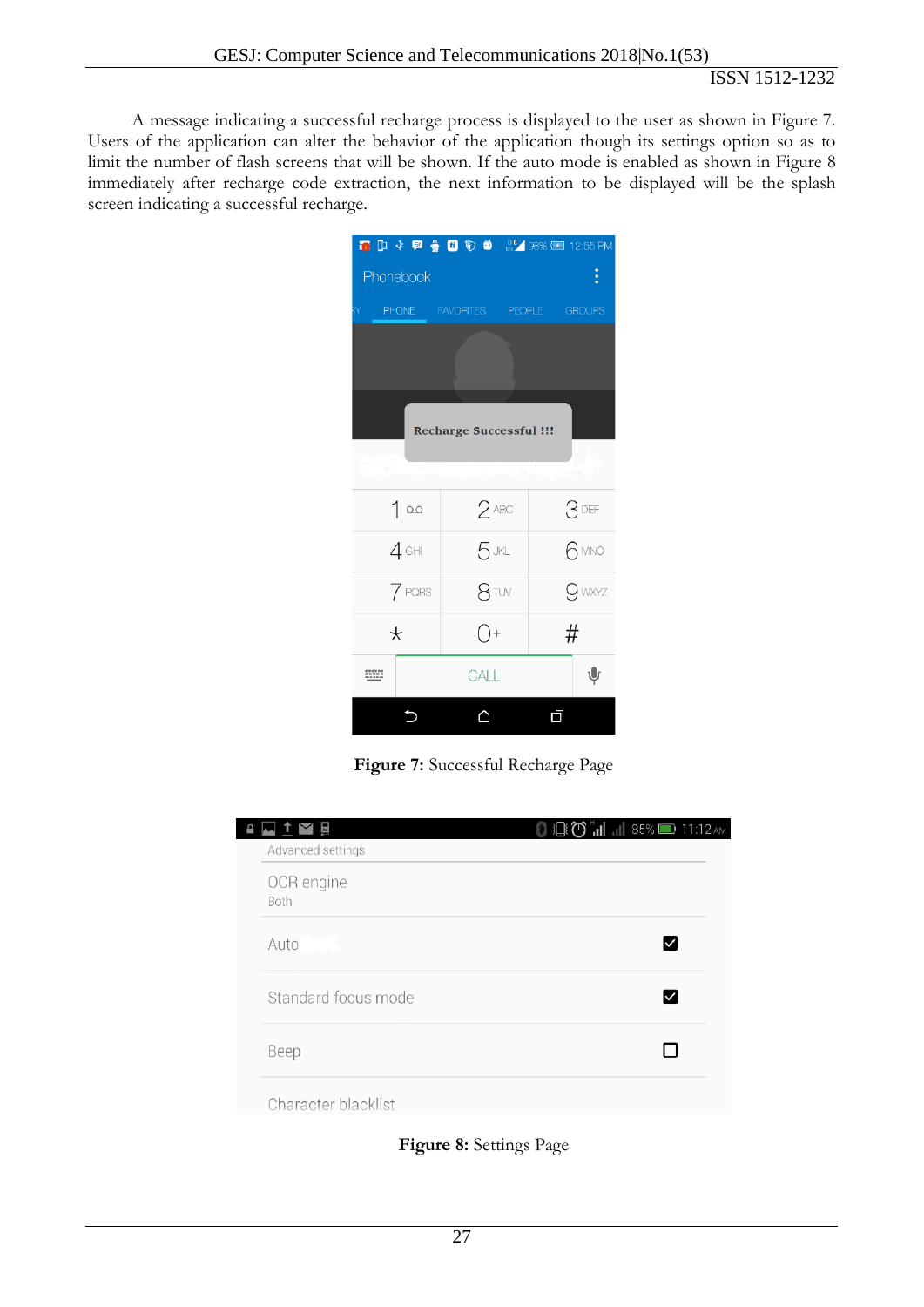#### **4.1. System Testing**

Prior to the system testing, unit testing of the mobile application was carried out using Roboelectric. Roboelectric is a unit testing framework that provides a Java Virtual Machine (JVM) compliant version of the Android Software Development Kit (SDK) jar. This permits developers to write codes to test each units of their android application and run them on desktop JVM while still using the Android Application Program Interface (API). After a successful unit testing, a user acceptance testing (beta testing) of the mobile application was carried out using Twitter fabric's crashlytics tool. This was conducted among 48 volunteers who used the application for three months. Initial crashes were reported when lower android versions were used, when there was low memory space in volunteers' mobile devices or as a result of programming bugs. Information about these crashes were gathered and reported by the Twitter fabric's crashlytics tool. Initial crash reports as shown in Figure 9 revealed that 33 crashes were experienced among 19 volunteers; these occur between  $11<sup>th</sup>$  and  $18<sup>th</sup>$  of June, 2017. When these bugs were fixed, the crashlytics report obtained as shown in Figure 10 revealed that out of 125 sessions among the 48 monthly users the mobile application was 100% crash free. This showed an improvement over the initial crash report obtained.



**Figure 9:** Initial Crash Summary



**Figure 10:** Final Crash Summary